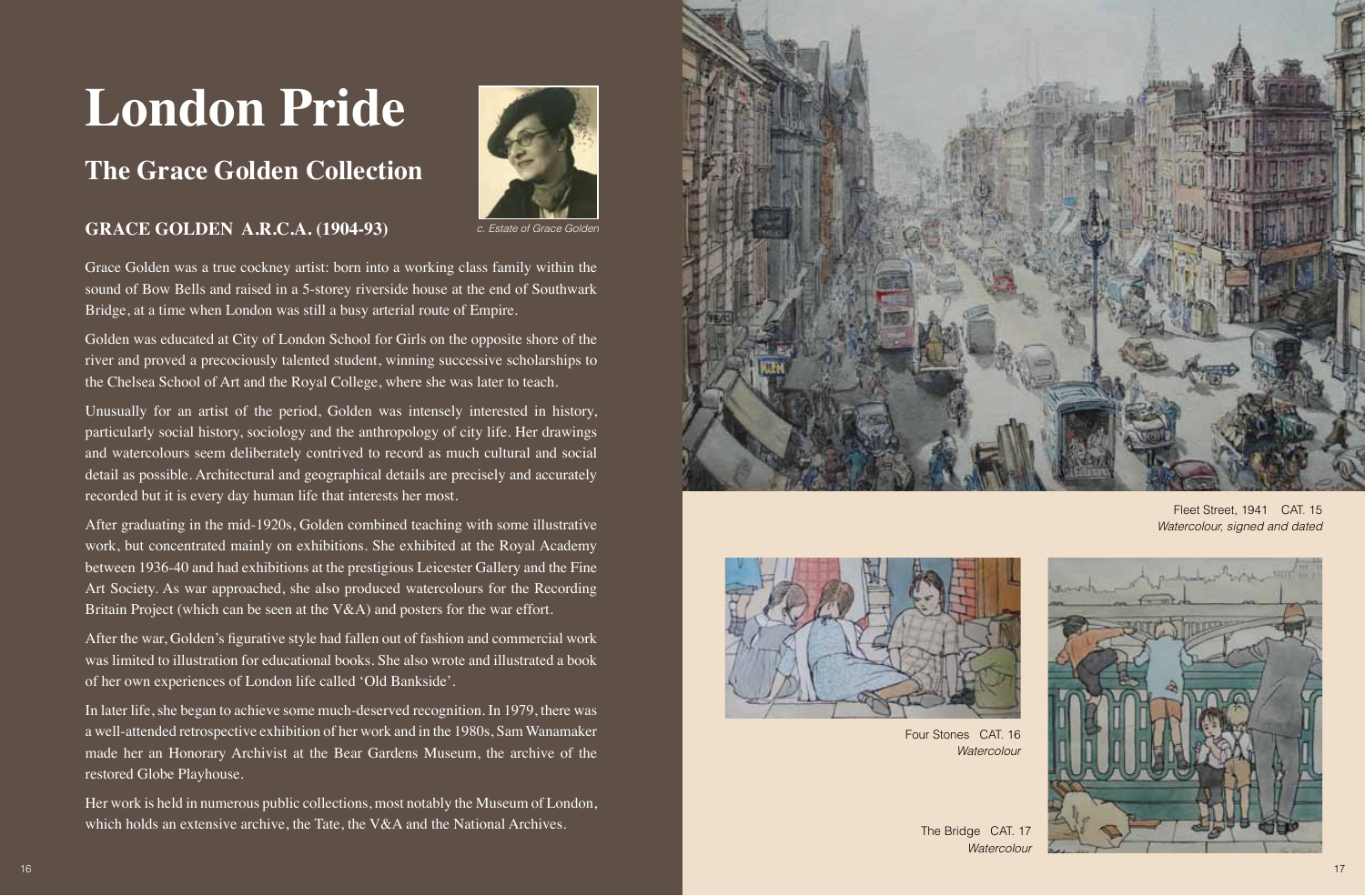

Queens Street Place, EC1 CAT. 18 *Lithograph*



Charing Cross Road, 1940 CAT. 19 *Watercolour, signed and dated*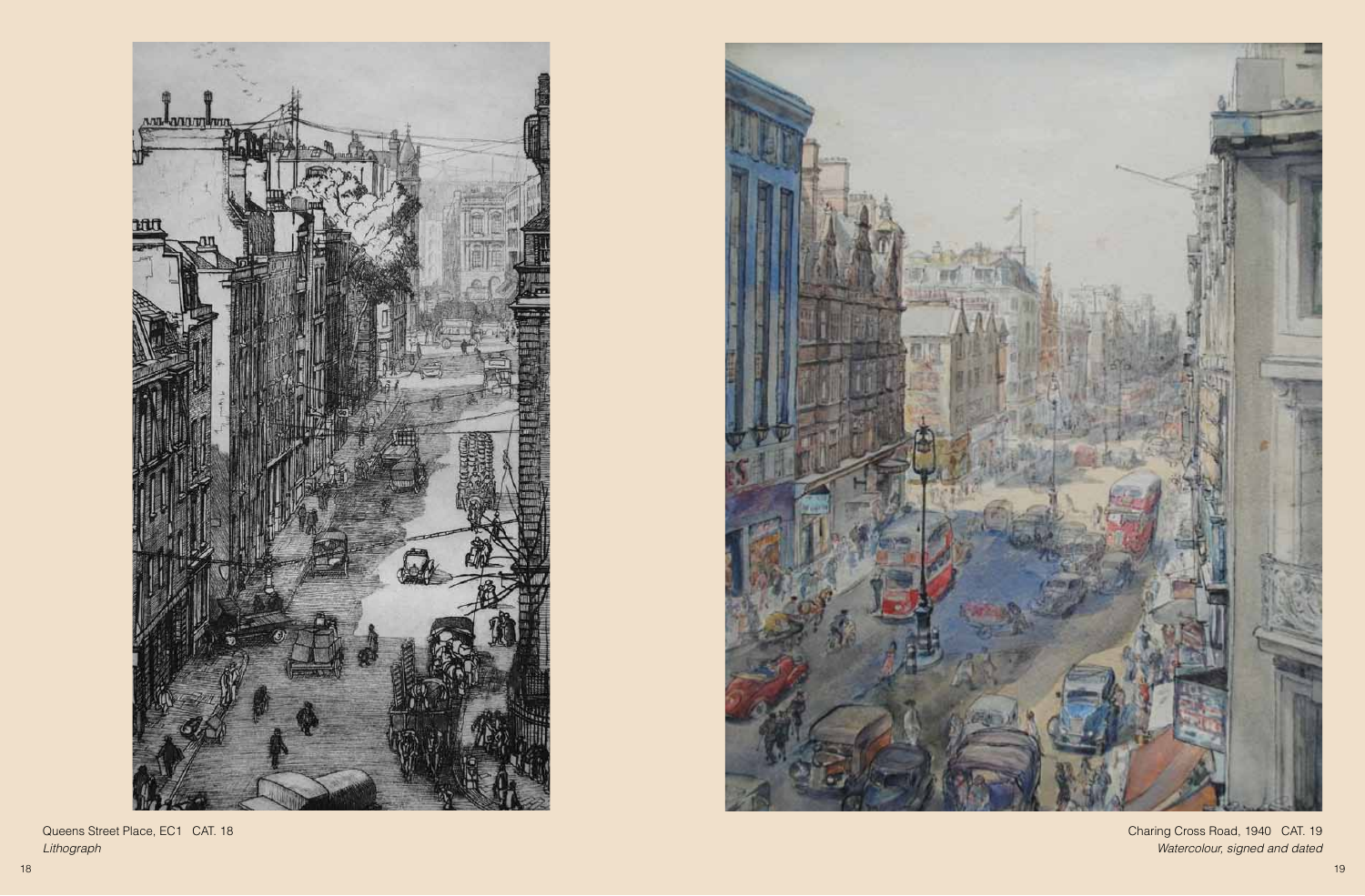



Troop movements and requisition of railings, Eaton Square, 1942 CAT. 20 *Watercolour, signed and dated*



National Gallery & Trafalgar Square, 1939 CAT. 21 *Pen and wash*





London in Wartime, 1941 CAT. 22 *Watercolour, signed and dated*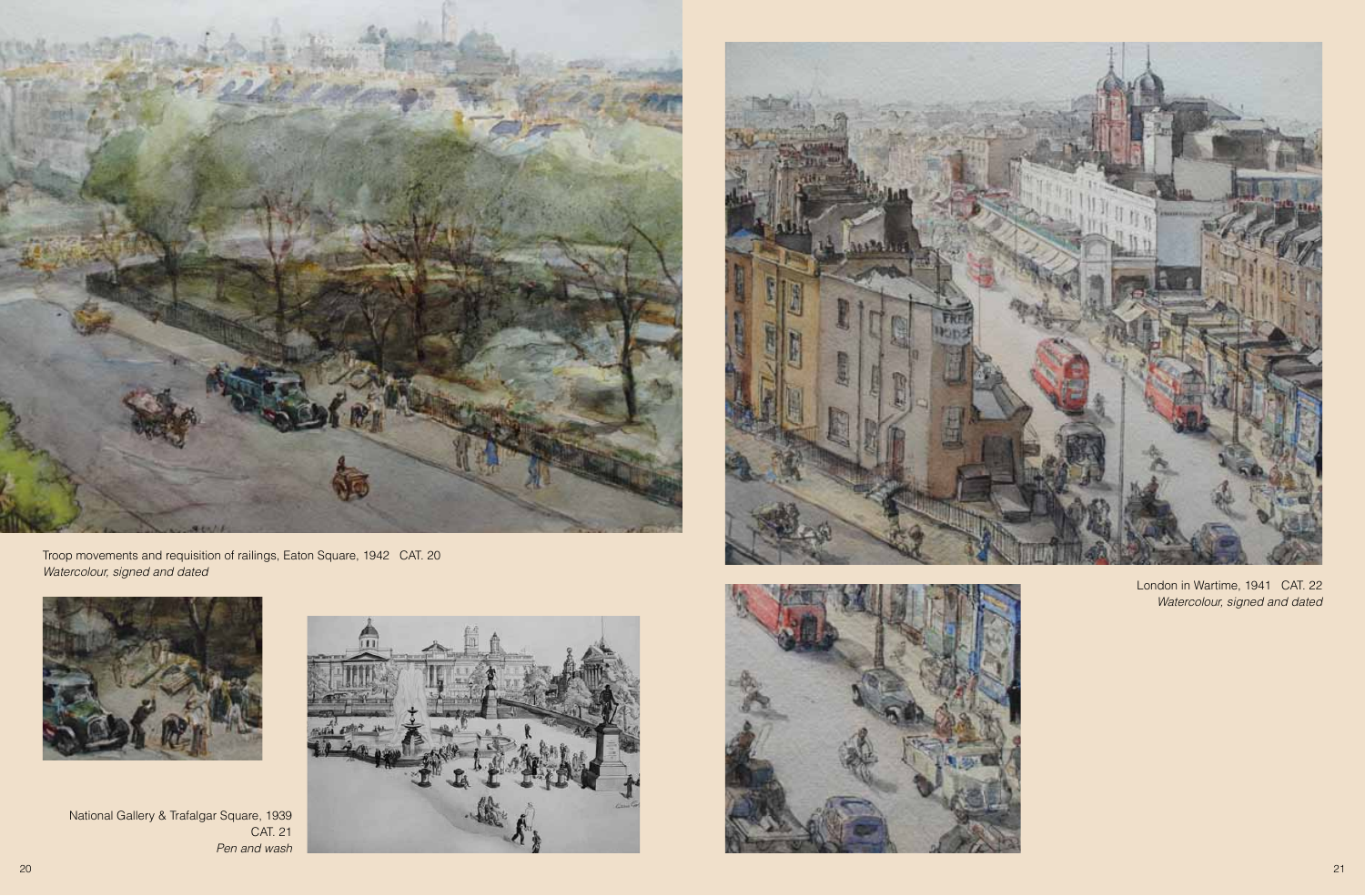

The Hill, Epsom, 1938 CAT. 23 *Watercolour, signed and dated*



Carriage Rides, 1938 CAT. 24 *Watercolour, signed and dated*



Royal Enclosure, 1938 CAT. 25 *Watercolour, signed and dated*



Horse Guards Parade, 1938 CAT. 26 *Watercolour, signed and dated*